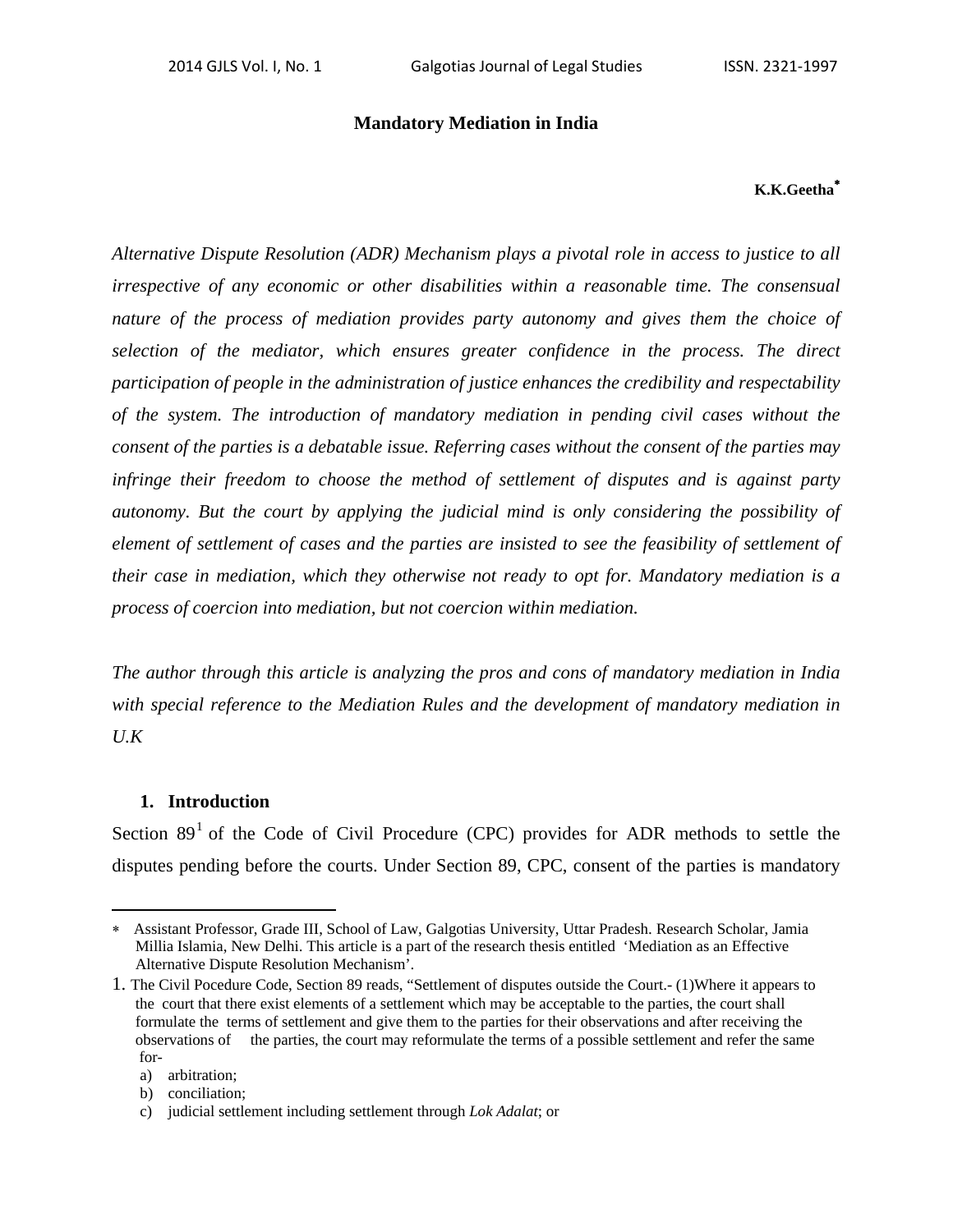for referring a case for arbitration in the absence of an arbitration agreement and conciliation. However, for reference to judicial settlement, *Lok Adalat* or mediation, consent of the parties is not mandatory. The referral judge has the power to refer compulsorily.<sup>2</sup> The justification for the mandatory nature of reference is that the absence of consent for reference does not affect the voluntary nature of the mediation process as the parties still retain the freedom to agree or not to agree for settlement during mediation. The referral court should apply its judicial mind objectively to ascertain the factors facilitating a successful mediation by using his judicial experience.<sup>3</sup> Generally, the reluctance for mediation by the parties at the initial stage of the litigation is due to the reason that they do not want to settle the dispute with his rival who dragged him to the litigation. Another reason is an apprehension that the other party might consider his readiness for mediation as a weakness of his case<sup>4</sup>. However, mandatory mediation provides a platform to the parties to think about an alternative option for settlement of their disputes.

# **2. Provisions in the Civil Procedure-Mediation Rules, 2003, and the Mediation Rules of High Courts**

<u> 1989 - Johann Stein, marwolaethau a gweledydd a ganlad y ganlad y ganlad y ganlad y ganlad y ganlad y ganlad</u>

- (a) for arbitration or conciliation, the provisions of the Arbitration and Conciliation Act, 1996 shall apply as if the proceedings for arbitration or conciliation were referred for settlement under the provisions of that Act;
- *(b)* to *Lok Adalat,* the court shall refer the same to the *Lok Adalat* in accordance with the provisions of sub-section (1) of Section 20 of the Legal Services Authorities Act, 1987 and all other provisions of that Act shall apply in respect of the dispute so referred to the *Lok Adalat;*
- (c) for judicial settlement, the court shall refer the same to a suitable institution or person and such institution or person shall be deemed to be a *Lok Adalat* and all the provisions of the Legal Services Authorities Act, 1987 shall apply as if the dispute were referred to a *Lok Adalat* under the provisions of that Act;
- (d) for mediation, the court shall effect a compromise between the parties and shall follow such procedure as may be prescribed."
- 2. The Civil Procedure-Mediation Rules, 2003, contain provision for mandatory mediation under r. 5(f) (iii). As per this rule, even if the parties are not ready for reference for mediation or conciliation, the court finds that there is an element of settlement and the relationship of the parties has to be preserved may refer the case for mediation to see the chance for settlement.
- 3. Justice Hima Kohli, "Role of Referral Judges in Mediation", Delhi High Court Mediation and Conciliation Centre, *Samadhan: Reflections, 2006-2010*, Mediation and Conciliation Centre, p. 111.
- 4. Gary Soo, "Working through Unworkable Mediation", *Arbitration* 2000, 66(3), 207, p. 208.

d) mediation

 <sup>(2)</sup> Where a dispute has been referred-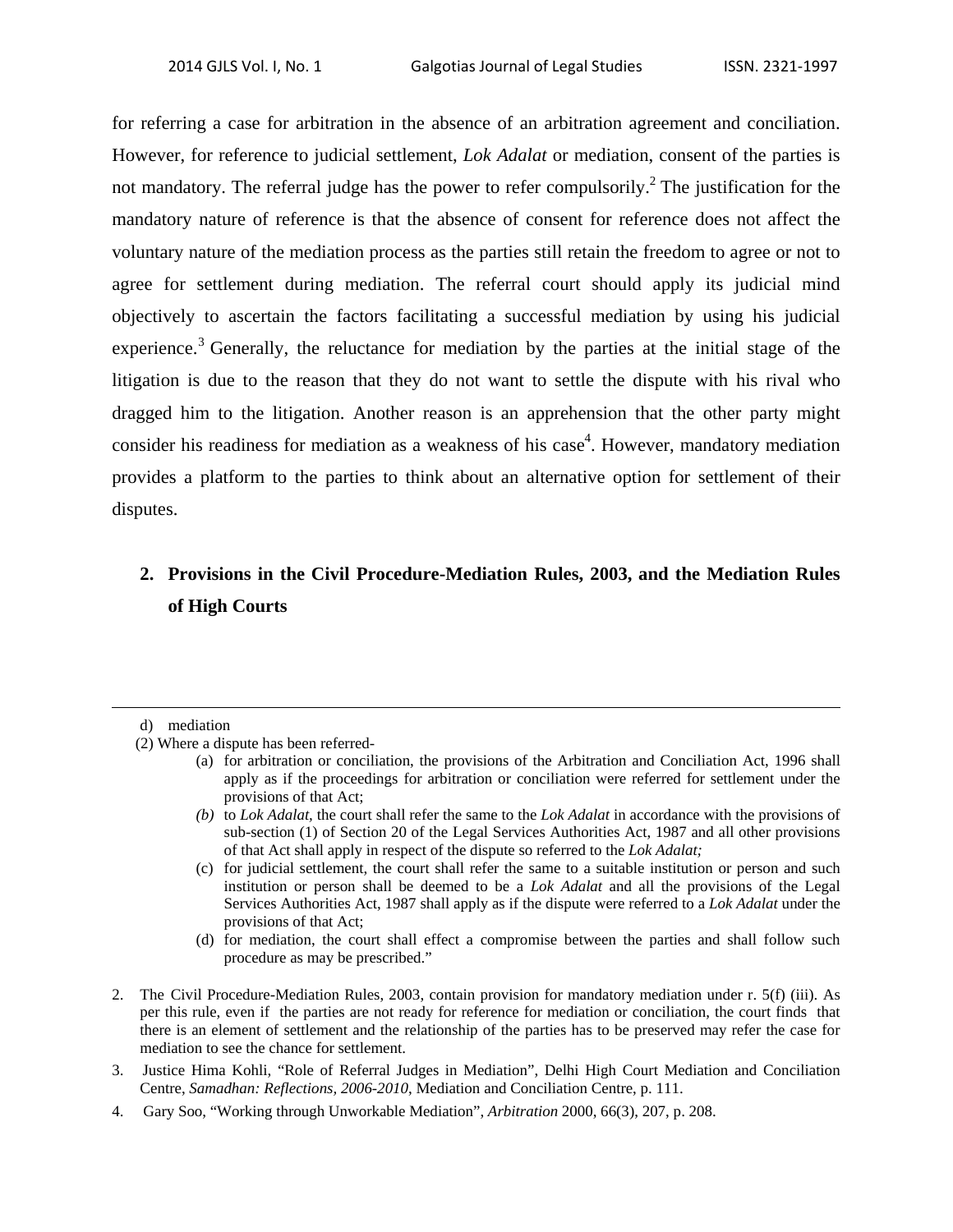The Civil Procedure-Mediation Rules<sup>5</sup> and the Mediation Rules of High Courts contain provision for mandatory mediation under certain situations. Under Rule  $5<sup>6</sup>$  of the Model Mediation Rules,

(b) Where all the parties to the suit decide to exercise their option and to agree for settlement by the *Lok Adalat* or where one of the parties applies for reference to *Lok Adalat*, the procedure envisaged under the Legal Services Act, 1987 and in particular by Section 20 of that Act, shall apply.

(c) Where all the parties to the suit decide to exercise their option and to agree for judicial settlement, they shall apply to the Court within thirty days of the direction under Clause (b) of Rule 2 and then the Court shall, within thirty days of the application, refer the matter to a suitable institution or person and such institution or person shall be deemed to be a *Lok Adalat* and thereafter the provisions of the Legal Services Authority Act, 1987 (39 of 1987) which are applicable after the stage of making of the reference to *Lok Adalat* under that Act, shall apply as if the proceedings were referred for settlement under the provisions of that Act;

(d) Where none of the parties are willing to agree to opt or agree to refer the dispute to arbitration, or *Lok Adalat*, or to judicial settlement, within thirty days of the direction of the Court under Clause (b) of Rule 2, they shall consider if they could agree for reference to conciliation or mediation, within the same period.

(e)(i) Where all the parties opt and agree for conciliation, they shall apply to the Court, within thirty days of the direction under Clause (b) of Rule 2 and the Court shall, within thirty days of the application refer the matter to conciliation and thereafter the provisions of the Arbitration and Conciliation Act, 1996 (26 of 1996) which are applicable after the stage of making of the reference to conciliation under that Act, shall apply, as if the proceedings were referred for settlement by way of conciliation under the provisions of that Act;

(ii) Where all the parties opt and agree for mediation, they shall apply to the Court, within thirty days of the direction under Clause (b) of Rule 2 and the Court shall, within thirty days of the application, refer the matter to mediation and then the Mediation Rules, 2003 in Part II shall apply.

(f) Where under Clause (d), all the parties are not able to opt and agree for conciliation or mediation, one or more parties may apply to the Court within thirty days of the direction under Clause (b) of Rule 2, seeking settlement through conciliation or mediation, as the case may be, and in that event, the Court shall, within a further period of thirty days issue notice to the other parties to respond to the application, and

 (i) in case all the parties agree for conciliation, the Court shall refer the matter to conciliation and thereafter, the provisions of the Arbitration and Conciliation Act, 1996 which are applicable after the stage of making of the reference to conciliation under that Act, shall apply.

(ii) in case all the parties agree for mediation, the Court shall refer the matter to mediation in accordance with the Civil Procedure - Mediation Rules, 2003 in Part II shall apply.

(iii) in case all the parties do not agree and where it appears to the Court that there exist elements of a settlement which may be acceptable to the parties and that there is a relationship between the parties which has to be preserved, the Court shall refer the matter to conciliation or mediation, as the case may be. In case the dispute is referred to Conciliation, the provisions of the Arbitration and Conciliation Act, 1996 which are applicable after

<sup>5.</sup> When the constitutionality of the Civil procedure amendment Act,1999 was challenged before the Supreme Court, the court appointed a committee to draft rules dealing with the procedure to be followed under Section 89 CPC under the Chairmanship of Justice Jaganat Rao. The Committee submitted the Civil Procedure – Alternative Dispute Resolution and Mediation Rules, 2003, to the Supreme Court and the Supreme Court approved the rules and directed all the High Courts to frame rules according to the Civil Procedure-Mediation Rules.

<sup>6.</sup> The Civil Procedure-Mediation Rules, r. 5 reads; "Procedure for reference by the Court to the different modes of settlement:

<sup>(</sup>a) Where all parties to the suit decide to exercise their option and to agree for settlement by arbitration, they shall apply to the Court, within thirty days of the direction of the Court under Clause (b) of Rule 2 and the Court shall, within thirty days of the said application, refer the matter to arbitration and thereafter the provisions of the Arbitration and Conciliation Act, 1996 (26 of 1996) which are applicable after the stage of making of the reference to arbitration under that Act, shall apply as if the proceedings were referred for settlement by way of arbitration under the provisions of that Act;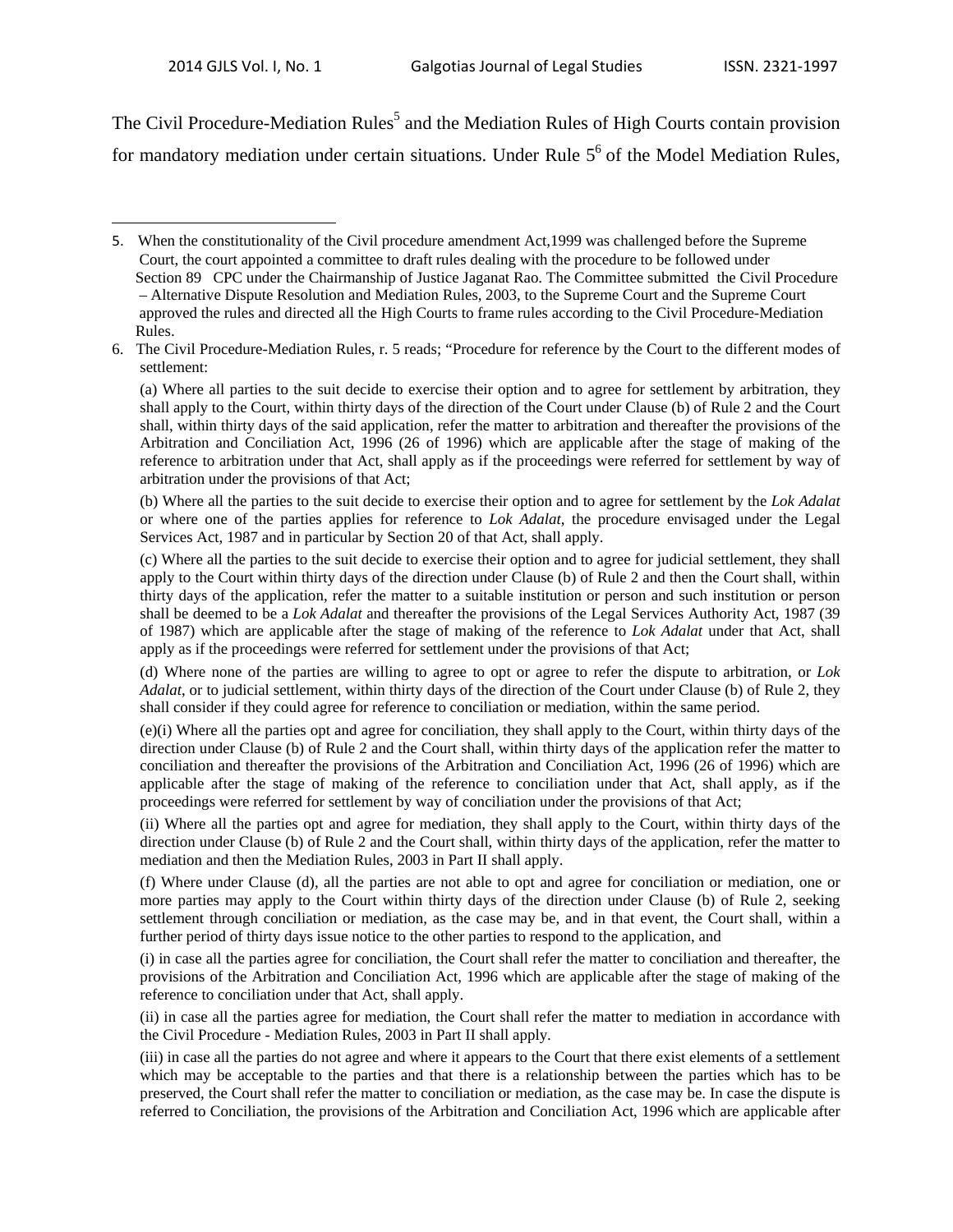the parties in a suit can opt for different types of ADR processes ie. arbitration, judicial settlement and *Lok Adalat*. If all the parties on application opt for settlement under any of these ADR methods, the court can refer the matter for such method under the respective law. When none of the parties agreeing for the above ADR methods, and all of them agree for conciliation or mediation, they can apply for reference for settlement through conciliation or mediation and the court may refer the case for conciliation or mediation. If there is no unanimous agreement for reference for conciliation and mediation, one of the parties can apply for reference for conciliation or mediation and on issuance of notice, if all the parties agree, the court can refer the matter for conciliation or mediation. The situation of mandatory reference arises as per Rule 5(f)(iii) of the Model Mediation Rules. As per this Rule, when one party applies to the court for mediation or conciliation, the court after hearing all the parties, can refer the matter for mediation without the consent of the parties. However this reference can be made only when the court satisfy that there is a relationship between the parties which has to be preserved and there is an element of settlement exists which may be acceptable to the parties. It is profitable to quote Rule 5(f)(iii) of the Model Mediation Rules:

"5 (f) (iii):- In case all the parties do not agree and where it appears to the Court that there exist elements of a settlement which may be acceptable to the parties and that there is a relationship between the parties which has to be preserved, the Court shall refer the matter to conciliation or mediation, as the case may be. In case the dispute is referred to Conciliation, the provisions of the Arbitration and Conciliation Act, 1996 which are applicable after the stage of making of the reference to Conciliation under that Act shall and in case the dispute is referred to

<u> 1989 - Johann Stein, marwolaethau a gweledydd a ganlad y ganlad y ganlad y ganlad y ganlad y ganlad y ganlad</u>

the stage of making of the reference to Conciliation under that Act shall and in case the dispute is referred to mediation, the provisions of the Civil Procedure-Mediation Rules, 2003, shall apply.

<sup>(</sup>g)(i) Where none of the parties apply for reference either to arbitration, or *Lok Adalat*, or judicial settlement, or for conciliation or mediation, within thirty days of the direction under Clause (b) of Rule 2, the Court shall, within a further period of thirty days, issue notices to the parties or their representatives fixing the matter for hearing on the question of making a reference either to conciliation or mediation.

<sup>(</sup>ii) After hearing the parties or their representatives on the day so fixed the Court shall, if there exist elements of a settlement which may be acceptable to the parties and there is a relationship between the parties which has to be preserved, refer the matter to conciliation or mediation. In case the dispute is referred to Conciliation, the provisions of the Arbitration and Conciliation Act, 1996 which are applicable after the stage of making of the reference to Conciliation under that Act shall and in case the dispute is referred to mediation, the provisions of the Civil Procedure -Mediation Rules, 2003, shall apply.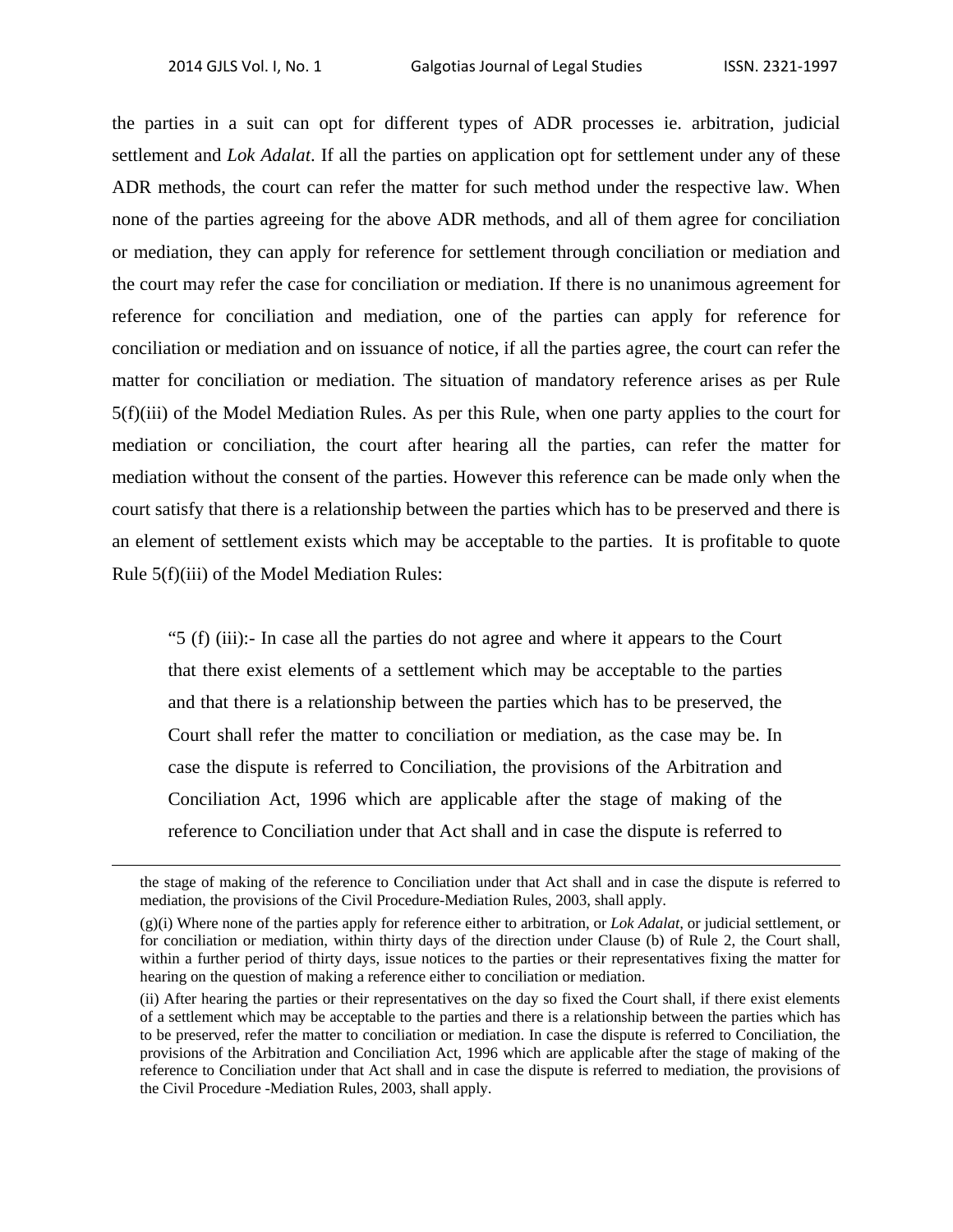mediation, the provisions of the Civil Procedure-Mediation Rules, 2003, shall apply".

From a plain reading of Rule 5, it is clear that in some instances, the rule makes mediation compulsory, though the parties are not agreeing for the same, to preserve the relationship between the parties. The court is called upon to find out the possibility of any settlement as per the facts of the case by applying the judicial mind, so that the relationship between the parties can be maintained. The rule is drafted in such a way that it is intended to remind the court its duty to preserve the ethics and morals of the society for protecting its basic unit, i.e., the family. The court is not asked to reach a settlement or to form an opinion of possible settlement but to satisfy that there are elements of settlement exits that too; might be acceptable to the parties. Therefore, for the mandatory reference, under this rule, the referral court's opinion of existence of an element of settlement is crucial, which cannot be mechanical but must be gathered by a proper application of judicial mind. The primary concern of the court while making such reference is to see whether there is a relationship between the parties, which has to be preserved for which the facts of the case reveals elements of settlement. If the reference is without such application of mind, in the absence of consent of the parties, there is a higher chance of possibility of non appearance of parties in the mediation process. In that situation, the court may not be able to take action against the parties for non appearance before the mediator if the party raises an objection that they are not interested in mediation.<sup>7</sup>

There is criticism against mandatory mediation from lawyers by stressing that the voluntariness of the parties loses sight if there is compulsion from the side of the judges. The parties can think that compulsory mediation is inconsistent and hostile to the consensual nature of the process. The lawyers' disagreement towards mandatory mediation might be due to their apprehension of

<sup>7.</sup> The Civil Procedure-Mediation Rules, r. 13 reads: "Non-attendance of parties at sessions or meetings on due dates (a) The parties shall be present personally or may be represented by their counsel or power of attorney holders at the meetings or sessions notified by the mediator.(b) If a party fails to attend a session or a meeting notified by the mediator, other parties or the mediator can apply to the Court in which the suit is filed, to issue appropriate directions to that party to attend before the mediator and if the Court finds that a party is absenting himself before the mediator without sufficient reason, the Court may take action against the said party by imposition of costs. (c) The parties not resident in India may be represented by their counsel or power of attorney holders at the sessions or meetings".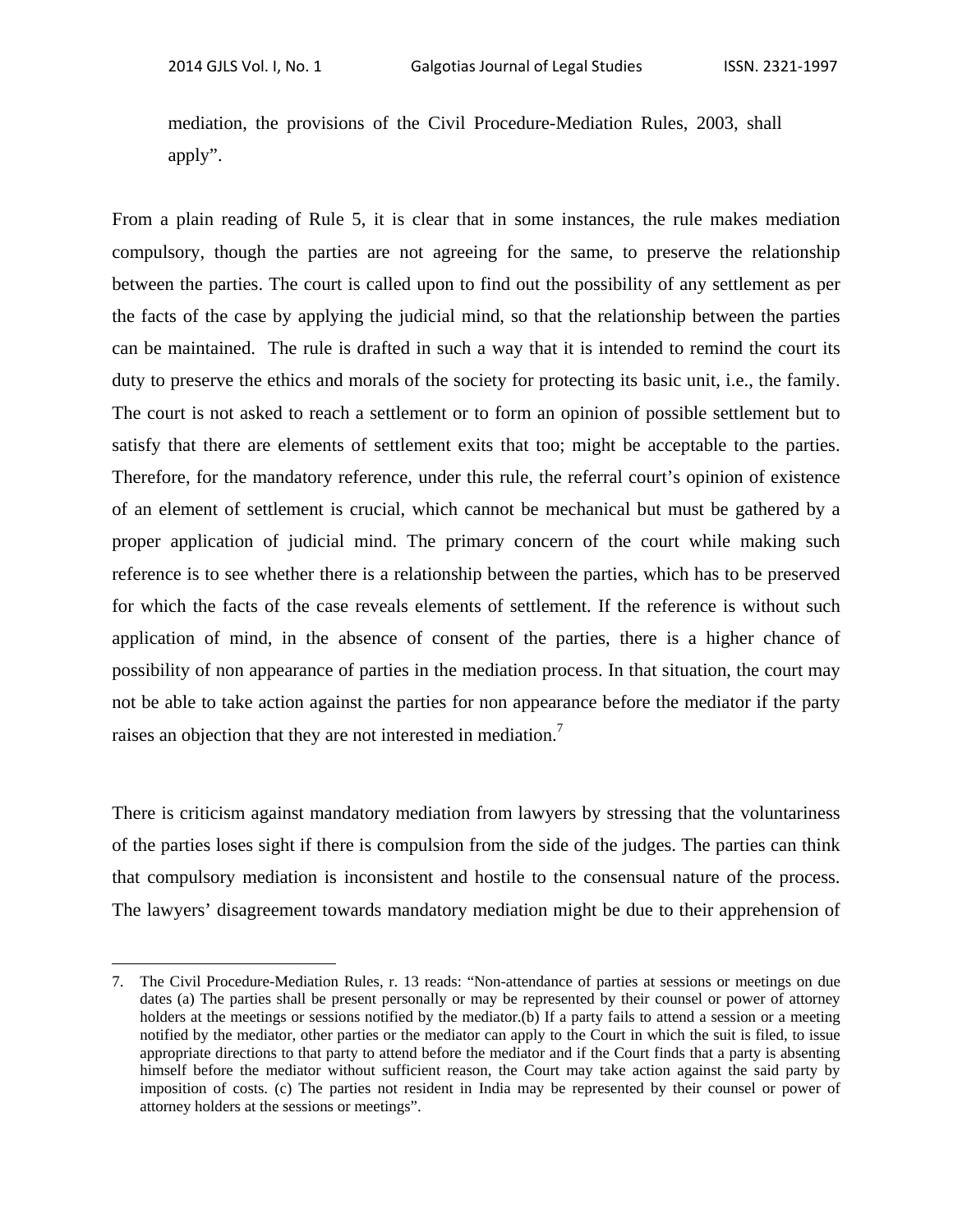reduction of inflow of cases to them. But, by using compulsory mediation, the parties are not compelled for a settlement which is against their consent. The purpose of compulsory mediation is to bring the parties to mediation process. It is the process of coercion into mediation, but not coercion within mediation, which is against the voluntary nature of the process.<sup>8</sup> If it were, coercion into mediation the ultimate result would be an unfavorable outcome, which is not envisaged in this process.<sup>9</sup> Once they are into the process, they will understand the effectiveness of the process and participate in mediation. In case of unreasonable objection, the court can exercise its discretion to refer the matter for mediation to examine the chances of a settlement. The party's ignorance about mediation may be one reason for their reluctance to prefer mediation. Since mediation is of recent origin, awareness programmes shall be spread to create an opinion among the litigants about the advantages of mediation thereby the lawyers resistance against compulsory mediation can be avoided.

The experience of skilled mediators of various mediation centres shows that they had the opportunity to deal with many mandatory referred cases by the courts where the litigation has been pending for more than 20-30 years and due to effective mediation, settlement has been arrived amicably<sup>10</sup>. In matrimonial disputes the present mandatory reference for mediation is very effective.

### **3. Mandatory Mediation in Matrimonial Disputes**

The Civil Procedure - Alternative Dispute Resolution and Mediation Rules, 2003 and the subsequent Rules framed by the High Courts contain provisions for mediation or conciliation in matrimonial disputes. Rule 4 of the Model Rules impose a duty on the referral court to give guidance to parties to opt ADR methods. Before the party chooses the option for ADR, the court guides the parties by drawing their attention to the relevant factors, which they have to take into account before exercising the option<sup>11</sup>. Clause (b) of Rule 4 treats matrimonial dispute as a

<sup>8.</sup> Marcello Marinari, "ADR and the Role of the Courts", *Arbitration,* 2006, 72(1), 49, p. 51.

<sup>9.</sup> Dorcas Quek, "Mandatory Mediation: An oxymoron? Examining the Feasibility of Implementing a Court-Mandated Mediation Program", *11 Cardozo J. Conflict Resol*. 479, 2009-2010, p. 8.

<sup>10.</sup> Information obtained by the interaction with mediators.

<sup>11.</sup> The Civil Procedure-Mediation Rules, 2003, r. 4 reads: "Court to give guidance to parties while giving direction to opt(a) Before directing the parties to exercise option under clause (b) of Rule 2, the Court shall give such guidance as it deems fit to the parties, by drawing their attention to the relevant factors which parties will have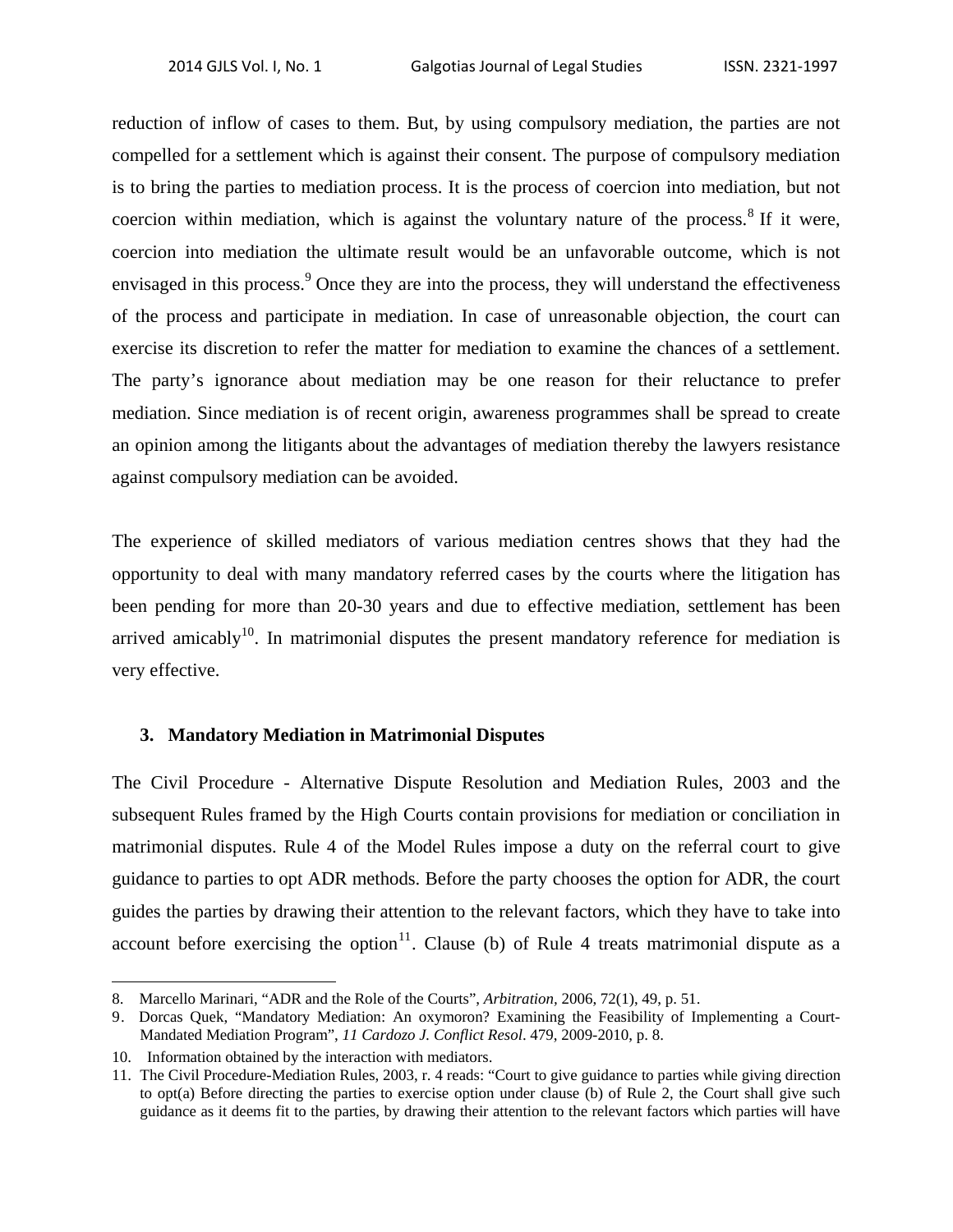dispute where relationship between the parties should be preserved<sup>12</sup>. Therefore, when the party opts for ADR under Rule 4(b), it could be either conciliation under Section 89(b) or mediation under 89(d), CPC.

Rule 5 also prescribes the procedure for reference by the court in instances where both the parties agree for ADR, where one party agrees and where both the parties decline the option for ADR. The procedure is easy when both the parties agree for mediation. In cases where one party agrees, on his application, the court sends a notice to the other party and after hearing, if the court finds that there is element of settlement exists which is acceptable to the parties and also having regard to the fact that the relationship of the parties is to be preserved, the court compulsorily send the case for mediation. In case where none of the parties agree for reference, then the court *suo moto* directs the parties to appear before the court and whether the parties agree or not, where it appears to the Court that elements of a settlement exists, which may be acceptable to the parties and that the relationship between the parties, has to be preserved, the Court shall compulsorily refer the matter to conciliation or mediation.

The mandatory reference as per the rule is intended to preserve the relationship between the parties. The court by application of the judicial mind has to find out whether the relationship between the parties can be maintained, before making the reference. Therefore, in matrimonial or family disputes, the mandatory mediation prescribed under Rule 5 is in the larger interest of the society, i.e., to preserve the relationship between the parties. To protect such public interest, mediation can be made compulsory to the parties, when there are elements of settlement, though the parties are not agreeing for such course in the beginning. Once they are into the process, they will understand the effectiveness of the process and participate in mediation. In case of unreasonable objection, the court can exercise its discretion to refer the matter for mediation to explore the chance for settlement. The party's ignorance about mediation may be one of the reasons for their reluctance to prefer mediation.

<u> 1989 - Johann Stein, marwolaethau a gweledydd a ganlad y ganlad y ganlad y ganlad y ganlad y ganlad y ganlad</u>

to take into account, before they exercise their option as to the particular mode of settlement, namely… (iii) that, where there is a relationship between the parties which requires to be preserved, it will be in the interests of parties to seek reference of the matter to conciliation or mediation, as envisaged in clauses (b) or (d) of subsection (1) of section 89".

<sup>12.</sup> Rule 4, Expn reads: "Disputes arising in matrimonial, maintenance and child custody matters shall, among others, be treated as cases where a relationship between the parties has to be preserved".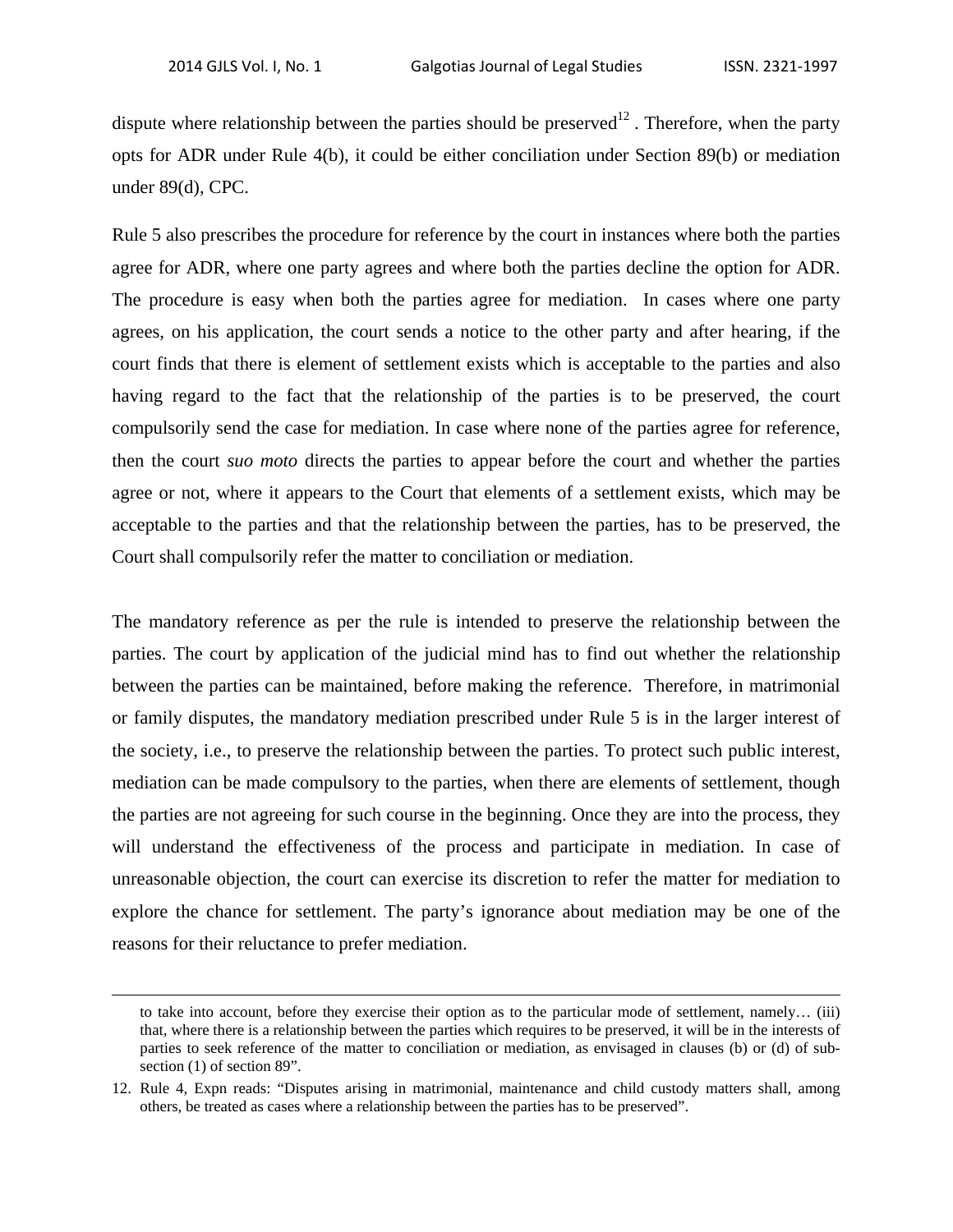Due to the peculiar nature of the disputes involved in matrimonial disputes, mandatory mediation is necessary in matrimonial or family disputes, but in practice, there are many instances where the courts are not following the mandate of Rule  $5<sup>13</sup>$ . Without verifying whether there are elements of settlement in a given case and there is need to preserve the relationship between the parties, the courts are mechanically referring cases to mediation centres. In such situation, the parties are reluctant to appear before the mediator and the cases where the parties appear the mediators are not able to convince the parties about possibility of settlement as the factual matrix in the case does not have the elements of possible settlement. The ultimate result is the higher number of 'no mediation cases' sent back to the court. This results in wastage of time both of the courts and the mediation centres. The delay caused due to handling of unnecessary cases affects the functioning of mediation centres also. It is necessary that in the sensitization programme necessary emphasis shall be given to the importance of mandatory reference under Rule 5. If the courts by applying the judicial mind convinced that, there are elements of settlement to preserve the relationship between the parties; mandatory reference will increase the settlement rate.

There are certain jurisdictions like United States, Canada, Belgium and Greece; there is provision for mandatory mediation. It is important to note that even without the consent of the parties the courts are sending cases for mediation mandatorily<sup>14</sup>. The development of mandatory mediation through legislation and judicial initiatives in UK is very relevant to understand the effectiveness of mandatory mediation.

## **4. Development of Mandatory Mediation in U.K**

Various researches, especially in U.K., show that mandatory mediation is effective to get high rate of success in mediation.<sup>15</sup> Even though mediation is introduced as an effective dispute resolution mechanism, parties and their lawyers are still accustomed to treat litigation as the preferred mode of dispute resolution and the initiative of a party to approach the opposite party

<sup>13.</sup> Information gathered from the mediators.

<sup>14.</sup> Erich Suter,"The progress from void to valid for agreements to mediate", Arbitration 2009, 75(1), 28, p.31

<sup>15.</sup> Dorcas Quek, "Mandatory Mediation: An oxymoron? Examining the feasibility of implementing a Court- Mandated Mediation Program", *11 Cardozo J. Conflict Resol*. 479, p. 29..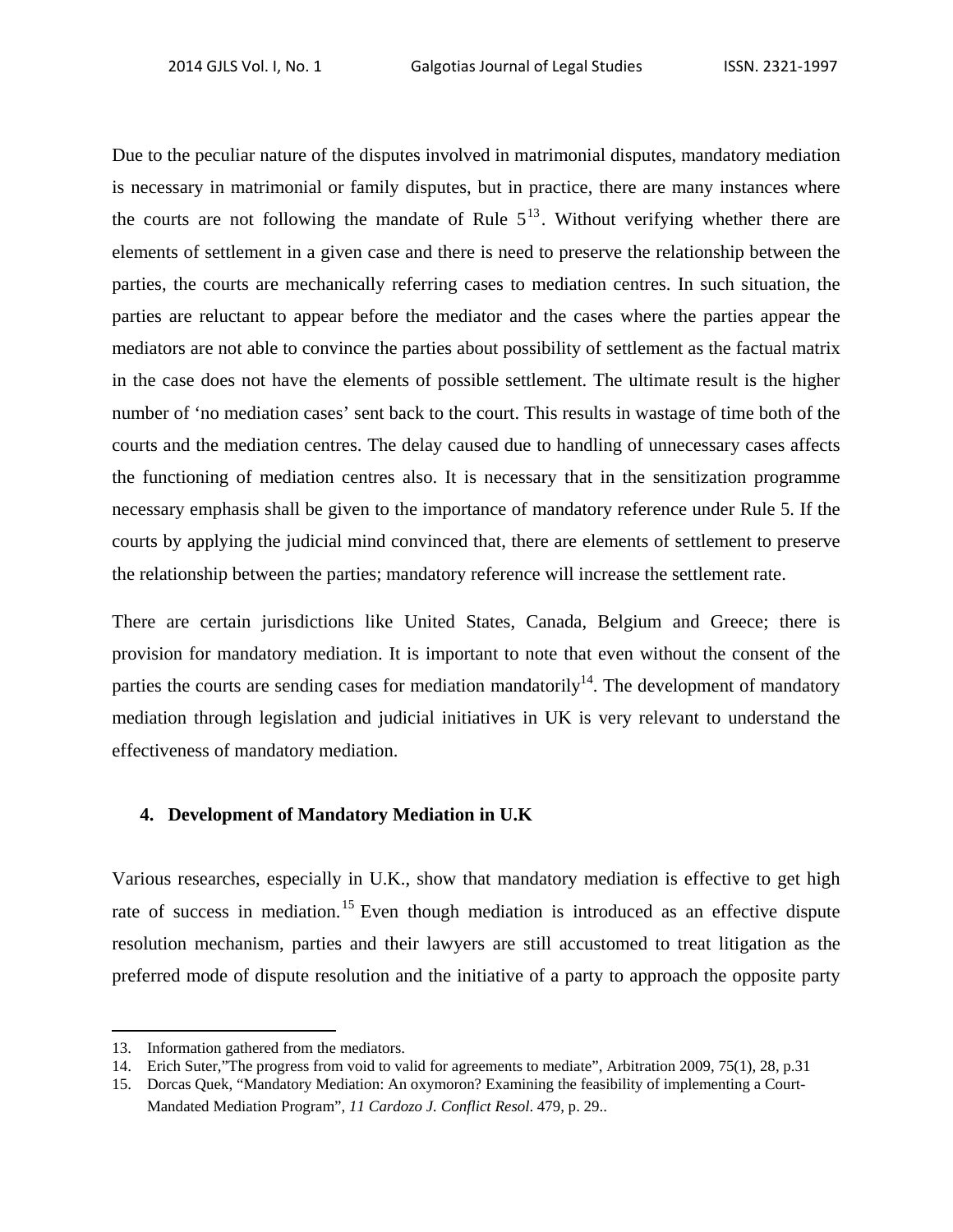for mediation is still treated as a sign of weakness on his side, which results in no mediation.<sup>16</sup> *Access to Justice Report, 1996*, the first major reform in the English and Wales civil system, submitted by Lord Woolf, the then head of the English Civil Judiciary or Master of the Rolls suggested that it is the responsibility of the lawyers to explain to their clients to think about the alternative available dispute resolution mechanism and its feasibility<sup>17</sup>. It is also suggested that the court shall take an initiative to suggest an alternative, when the parties may be reluctant to take initiative due to their apprehension that the other party may treat it as a sign of his weakness. Lord Woolf in his final Report recommended that the court while considering award of cost, at the end of a case, should look into the reluctance of the parties to accept a court proposal for choosing ADR during the proceedings without sufficient reasons<sup>18</sup>. Lord Woolf in his report proposed to cut costs, and to put the parties on an equal footing to improve access to civil justice. According to him, the role of the court is to encourage the parties to consider ADR, without suggesting any sanction if they declined to respond to such encouragement. Based on the recommendation of Woolf Committee, the then government passed the Civil Procedure Act, 1998 and in 1999, the new Civil Procedure Rules (CPR) came into force.<sup>19</sup>

The Court of Appeal also in several decisions has emphasized the need for encouraging the parties to recourse to ADR. *Dunnett v. Railtrack* <sup>20</sup> is the first case where the proactive role of

<sup>16.</sup> The situation of reluctance on the side of lawyers and litigants to prefer mediation is common in other jurisdictions also. See, the Lord Chancellor Dep't, Alternative Dispute Resolution: A Discussion Paper, Annex B (Nov. 1999), available at <http:// www.dca.gov.uk/consult/civ-just/adr/annexbfr.htm.>; See also, The Lord Chancellor Dep't, Emerging Findings: An Early Evaluation of Civil Justice Reforms, para. 4.12 (Mar. 2001), available at <http:// www.dca.gov.uk/civil/emerge/emerge.htm> (visited on 14.5.2014).

<sup>17.</sup> Lord Woolf, Access to Justice: *Final Report to the Lord Chancellor on the Civil Justice System in England and Wales*,1996.

<sup>18.</sup> Lord Phillips of Worth Matravers, "Alternative Dispute Resolution: An English Viewpoint", *Arbitration*, 2008, 74(4), p. 416. In view of the Woolf Report, new Civil Procedure Rules introduced in England cast a duty on the court to encourage ADR if the court feels it appropriate without looking for the parties initiative to opt ADR. See CPR, 1988, r. 1.4(e). This was treated as the fist initiative of the court in England to promote ADR. Another major change by the influence of Woolf's report is the making of pre-action-protocol for each dispute, which describes the procedure to be followed by the litigants before the litigation commences. The Practice Direction issued by the Master of the Rolls endorsed this Pre-action-protocol and after 2006, every pre-action-protocol shall contain a clause that the parties should consider some other ADR, which is more suitable than litigation, and mention the endeavor to opt that ADR. The parties should produce evidence to show that they considered the alternatives before approaching litigation. If the parties failed to follow the clause of the protocol, the court will consider such conduct of the party while determining the cost.

<sup>19.</sup> The CPR, 1988, Rule 44.5 provides that while deciding the cost, the court should consider the conduct of the parties during the proceeding, especially regarding the efforts taken for resolving the dispute.

<sup>20. [2002]</sup> EWCA Civ 302. The complainant in this case lost her case in the first instance, preferred an appeal to the Court of Appeal and Court of Appeal suggested mediation for which she agreed and the defendant refused. She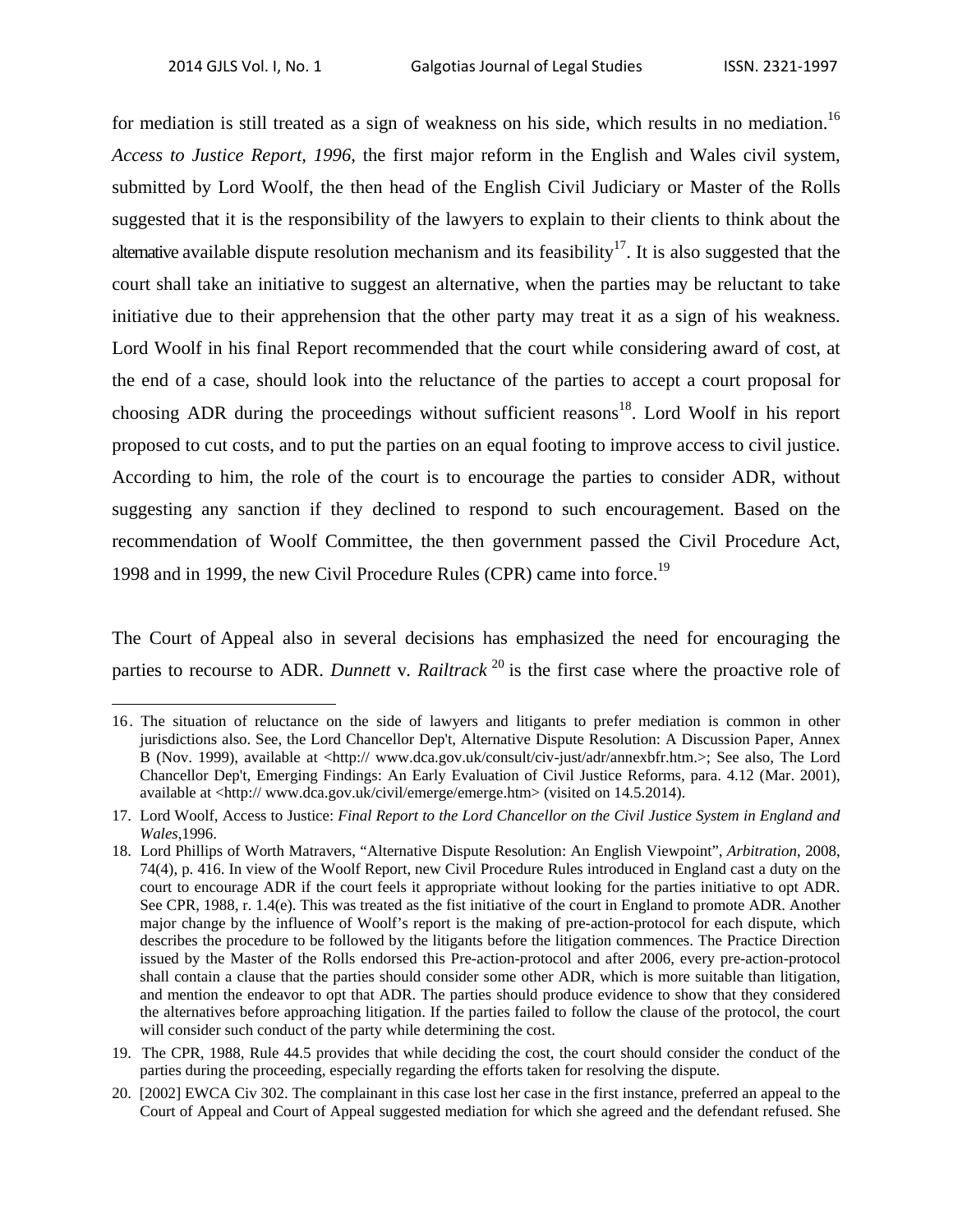the court paved the way for promotion of mediation.<sup>21</sup> In this case, the court refused to award the cost to a successful party, which he is otherwise entitled in usual course, for his refusal to participate in mediation.<sup>22</sup> The court held that the party who refuses to participate in mediation unreasonably shall be punished when the court compel mediation.<sup>23</sup> This legal position was followed in *Leicester Circuits Ltd* v. *Coats*.<sup>24</sup> As per the Woolf Reforms<sup>25</sup>, the costs shall be imposed when the party unreasonably fails to mediate.<sup>26</sup> These judgments led lawyers to advise their clients to agree for ADR, which resulted in settlement of majority of the cases. However, this created confusion because the mediation process is a voluntary process and if the parties are not interested in mediation, they should not be compelled to go for mediation. In 2004, this problem was sorted out by the Court of Appeal in *Halsey* v. *Milton Keynes General NHS Trust<sup>27</sup> ,* Dyson L.J. held that the court cannot require a party to proceed to mediation against his will as this would contravene Article 6 of the European Convention on Human Rights.<sup>28</sup> Hence, the

lost her case and the defendant claimed cost from her. The Court of Appeal refused the plea on the ground of refusal for mediation by the defendant.

21. Jacqueline M Nolan-Haley, " Is Europe Headed Down the Primrose Path with Mandatory Mediation?", *37 N.C.J. Int'l L. & Com. Reg*. 981 2011-2012, p. 999.

<u> 1989 - Johann Stein, marwolaethau a bhannaich an t-an an t-an an t-an an t-an an t-an an t-an an t-an an t-a</u>

- 22. Brooke LJ pointed out in this case that "Skilled mediators are now able to achieve results satisfactory to both parties in many cases which are quite beyond the power of lawyers and courts to achieve. This court has knowledge of cases where intense feelings have arisen, for instance in relation to clinical negligence claims. But when the parties are brought together on neutral soil with a skilled mediator to help them resolve their differences, it may very well be that the mediator is able to achieve a result by which the parties shake hands at the end and feel that they have gone away having settled the dispute on terms with which they are happy to live. A mediator may be able to provide solutions which are beyond the powers of the court to provide." This judgment was followed in *Halsey* v. *Milton Keynes NHS Trust,* [2004] EWCA Civ 76*, Reed Executive* v.*Reed Business,* [2004]EWCA Civ 159 and *Burchell* v. *Bullard,* [2005]EWCA Civ 358.
- 23. Gary Meggitt, "PGF II SA v OMFS Co and Compulsory Mediation", *C.J.Q*. 2014, 33(3), p. 336. Dunnet judgment was followed in *Shirayama Shokusan Co Ltd* v. *Danovo Ltd (No.2),* [2004] 1 W.L.R. 2985.
- 24. [2003] EWCA Civ.333.
- 25. Lord Woolf, Access to Justice: *Final Report to the Lord Chancellor on the Civil Justice System in England and Wales*,1996.
- 26. Lord Phillips of Worth Matravers, "Alternative Dispute Resolution: An English Viewpoint", *Arbitration,* 2008, 74(4), 406-418. The parties due to the exorbitant cost of litigation settle 90% of the cases before the cases comes to the courts in England. The party who loses his case is bound to pay the cost to the other side. The loss of the party is immeasurable in the event of failing a case. This led the parties to opt for ADR methods.
- 27. [2004] EWCA Civ 76. See also, Karen Akinci, Christopher Cox and Ceyda Sural, "Mediation: a Comparative Discussion of the Laws and Practice in the UK and Turkey", *Arbitration,* 2014, 80(3), p. 238.
- 28. Matthew Brunsdon-Tully, "There is an A in ADR but Does Anyone Know What it Means Anymore?", *C.J.Q.* 2009, 28(2), 218, p. 218.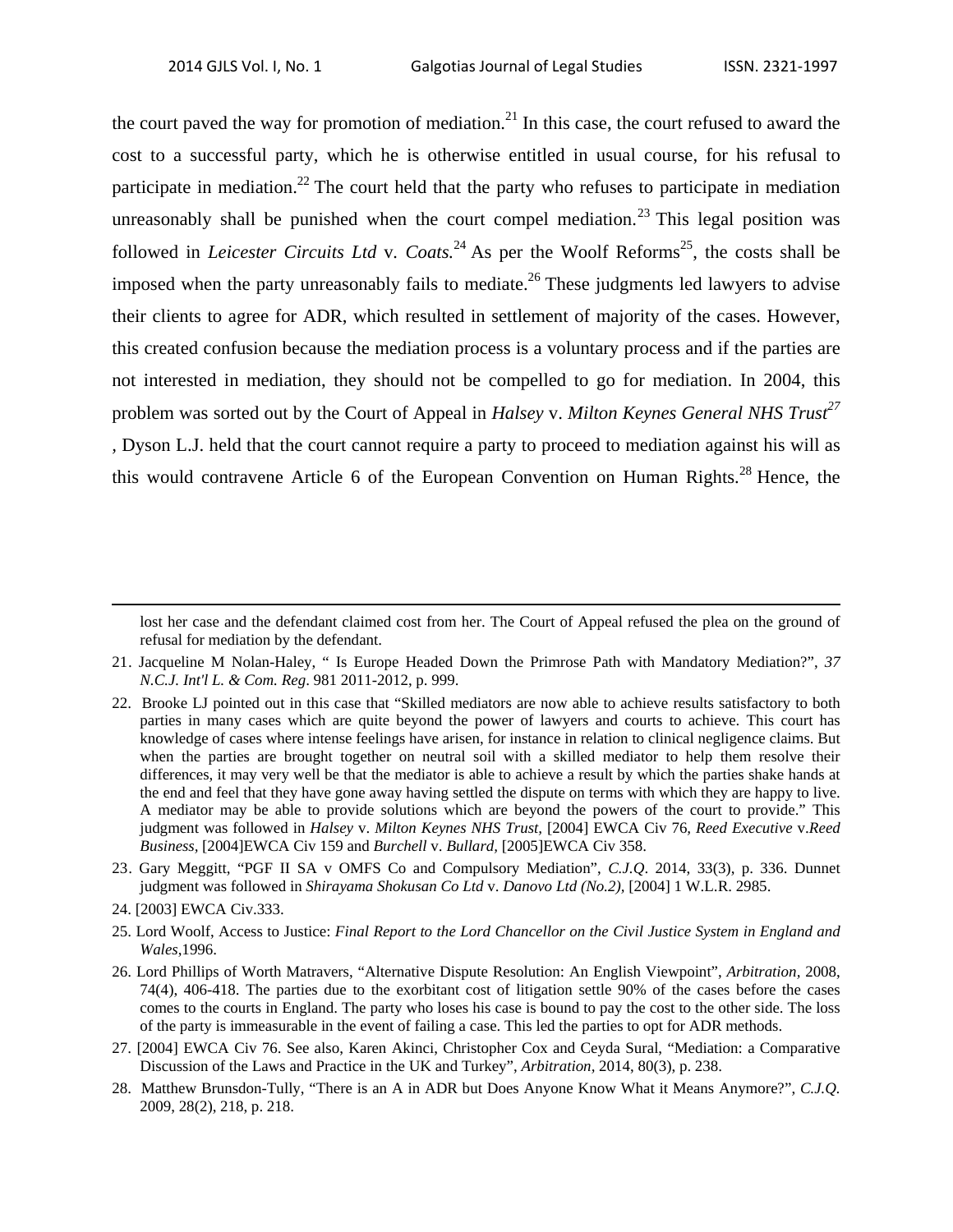court shall not compel parties to opt for mediation, but the court may instruct the parties to opt for mediation. Compelling parties for mediation violates fair trial. $^{29}$ This is a departure from the general rule on costs, the court explained:

"In deciding whether to deprive a successful party of some or all of his costs on the grounds that he has refused to agree to ADR, it must be borne in mind that such an order is an exception to the general rule that costs should follow the event. In our view, the burden is on the unsuccessful party to show why there should be a departure from the general rule. The fundamental principle is that such departure is not justified unless it is shown that the successful party acted unreasonably in refusing to agree to ADR".<sup>30</sup>

The court observed that "the following factors are considered as relevant to the question whether a party has unreasonably refused ADR<sup>31</sup> - (a) the nature of the dispute<sup>32</sup>; (b) the merits of the case<sup>33</sup>; (c) the extent to which other settlement methods have been attempted; (d) whether the costs of the ADR would be disproportionately high<sup>34</sup>; (e) whether any delay in setting up and attending the ADR would have been prejudicial; and (f) whether the ADR had a reasonable prospect of success. An unreasonable refusal to commit to ADR will have adverse costs consequences".35

<sup>29.</sup> Karen Akinci, Christopher Cox and Ceyda Sural, "Mediation: a Comparative Discussion of the Laws and Practice in the UK and Turkey", *Arbitration* 2014, 80(3), p. 238.

<sup>30.</sup> *Halsey,* [2004] EWCA (Civ) *576,* [13].

<sup>31.</sup> *Id*. at p. [16].

<sup>32.</sup> Bernard Rix, "The Interface of Mediation and Litigation", *Arbitration,* 2014, 80(1), 21, p. 23. . Even the most ardent supporters of ADR acknowledge that the subject-matter of some disputes renders them inherently unsuitable for ADR.

<sup>33.</sup> If a party reasonably believes that he has a strong case for him, it is reasonable to refuse ADR. .

<sup>34.</sup> Since the prospects of a successful mediation cannot be predicted with confidence at the time of giving consent for mediation, the possibility of the ultimately successful party also being required to incur the costs of an abortive mediation is a relevant factor that may be taken into account in deciding whether the successful party acted unreasonably in refusing to agree to ADR.

<sup>35.</sup> Matthew Brunsdon-Tully, "There is an A in ADR but does anyone know what it means anymore?", *C.J.Q*. 2009, 28(2), 218, p.219.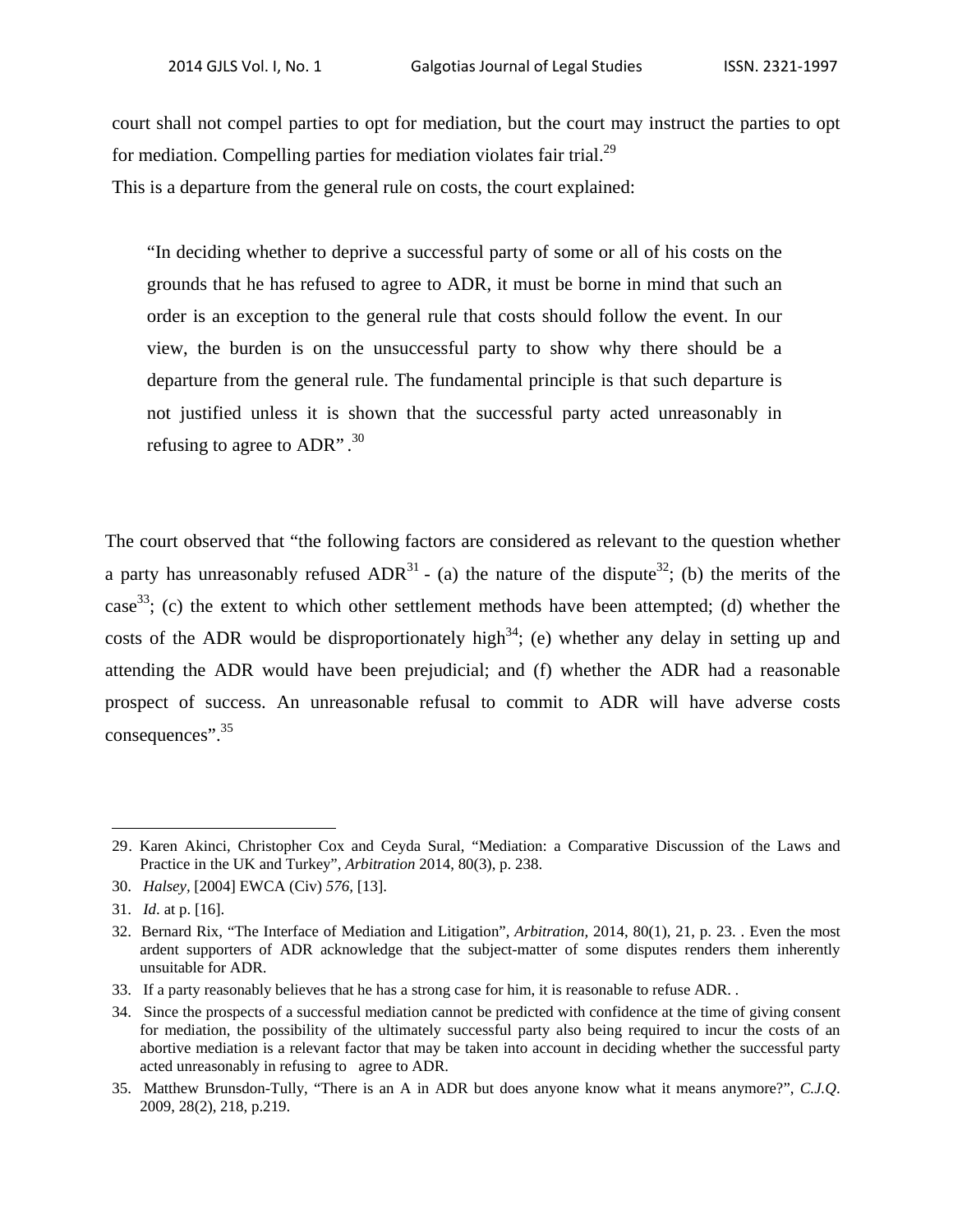In a subsequent case, *Rolf v. Guerin*<sup>36</sup>, it was observed that "a proper judicial concern that parties should respond favourably to offers to mediate or settle, warning those who ignore such approaches that their conduct in this respect could be taken into account in awarding costs". The important points that emerged in this case are as follows:

- 1. "Refusal to agree for mediation by one party without valid reason may invite cost;
- 2. The decision also in tune with Article 6 as participation in the mediation does not force the party to settle the dispute. In the event of failure of mediation he can voluntarily leave without any consequence and proceed with the litigation".

It is still in debate how far the court can use its authority to refer matters for mediation. The Court of Appeal elaborately discussed it in *PGF II SA* v. *OMFS.*<sup>37</sup> The court for the first time considered the issue regarding the response of the court when one party refused for mediation as suggested by other party. The post PGF position can be summarized as follows:-

 "If there is objection from one or the other party for mediation, the courts may not order mediation (per Halsey). A party must engage with an invitation to mediate at the time of the invitation (per Rolf and PGF). If a party keeps, silence in response to an invitation to mediate that will be interpreted as an unreasonable objection to mediation (per Rolf and PGF). An objection to mediation may be reasonable if it comes within the factors<sup>38</sup> mentioned as per Halsey or some other appropriate factor. It is the duty of the objecting party to demonstrate that the objection to mediation was reasonable (per PGF). Objections to mediation are to be settled by the parties or determined by the court so that mediation may take place (per PGF). Penalization by costs is ordered by the court if a party takes an

<sup>36. [2011]</sup> EWCA Civ 78.

<sup>37.</sup> *PGF II SA* v. *OMFS Co* 1 Ltd, [2012] EWHC 83 (TCC, *PGF II SA* v. *OMFS Co 1 Ltd,* [2013] EWCA Civ 1288.

<sup>38. (</sup>a) The nature of the dispute; (b) the merits of the case; (c) the extent to which other settlement methods have been attempted; (d) whether the costs of the ADR would be disproportionately high; (e) whether any delay in setting up and attending the ADR would have been prejudicial; and (f) whether the ADR had a reasonable prospect of success.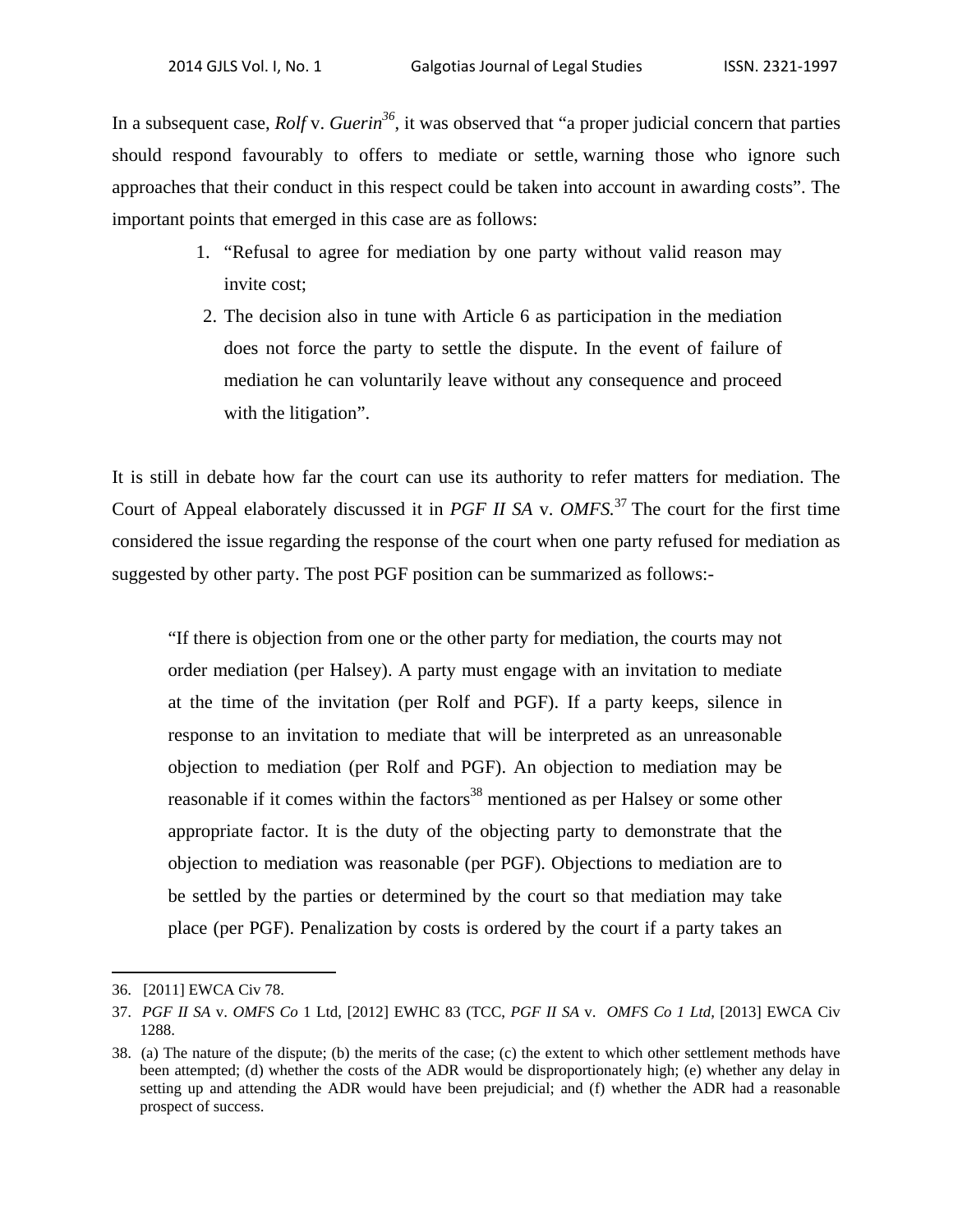unreasonable position at mediation (per Carleton) or a party fails to engage with mediation or makes an unreasonable objection to mediation (per Rolf and PGF Halsey; and Carleton respectively). The decision in PGF focuses on the prospects of mediation leading to the resolution of the dispute. CPR, r. 44.3(2) provides that the court may make a different order from the normal costs rule, having regard to all the circumstances, including the conduct of the parties. Rule 44.3(5) provides that this includes, a conduct before, as well as during, the proceedings, and in particular the extent to which the parties followed any relevant pre-action protocol".<sup>39</sup>

There are legislative provisions also to encourage party to participate in mediation. As per the provisions of the Legal Services Commission's Funding Code and Guidance, the parties are denied legal representation or funding if they failed to approach pre litigation ADR process before filing cases before the courts.<sup>40</sup> For getting the fund or legal representation, it is the duty of the party to prove with sufficient reason for not approaching the ADR process or the failure of the process.

There are two approaches in mandatory mediation — categorical and discretionary referral approaches.<sup>41</sup> In the former, certain statutes themselves provide for mediation for specified disputes and in the latter the judges can refer any matter he thinks appropriate for any ADR method. Mandatory mediation emphasizes party's self-determination  $42$ , collaboration and creative ways of resolving a dispute and an opportunity to address the underlying concerns of

<sup>39.</sup> Gary Meggitt, "PGF II SA v OMFS Co and Compulsory Mediation", *C.J.Q*. 2014, 33(3), p. 344.

<sup>40.</sup> Access to Justice Act, 1999, s. 5.4.3 reads: "An application may be refused if there are complaint systems, ombudsman schemes or forms of alternative dispute resolution which should be tried before litigation is pursued.

<sup>41.</sup> Dorcas Quek, "Mandatory Mediation: an oxymoron? Examining the feasibility of implementing a Court-Mandated Mediation Program", *11 Cardozo J. Conflict Resol.* 479, 2009-2010, p. 2.

<sup>42.</sup> Jacqueline M Nolan-Haley, " Is Europe Headed Down the Primrose Path with Mandatory Mediation?", *37 N.C.J. Int'l L. & Com. Reg.* 981 2011-2012, p. 984.